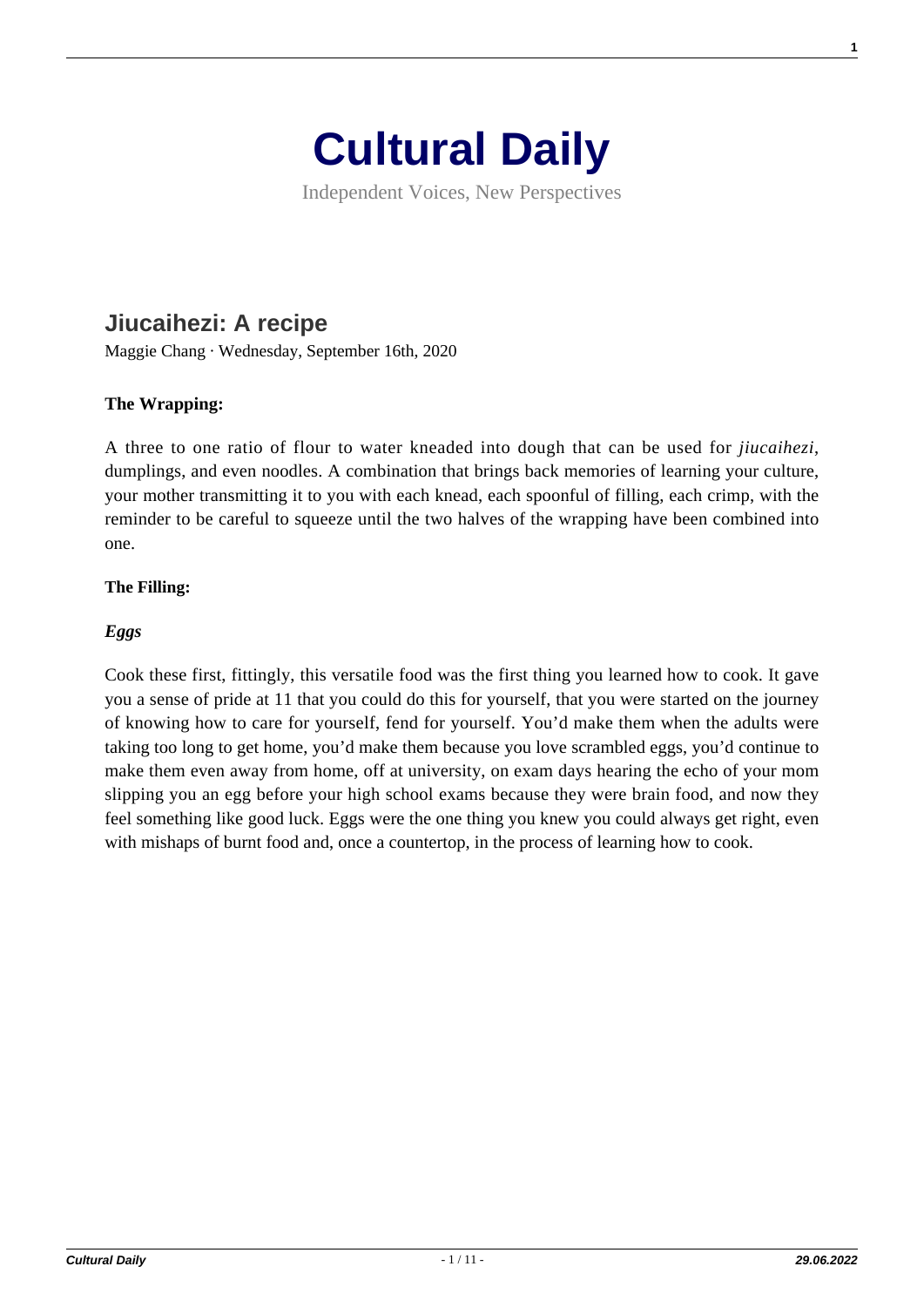

The cooking method for the filling of *jiucaihezi* is slightly different from how you'd usually make them, though. You need to scramble the eggs well, then in a pan, pour more oil than you'd normally use and pour the eggs in right away, the stove on low heat. Next, using chopsticks or another tool you need to start stirring so when the eggs start cooking, it's all broken down into small pieces, the filling won't taste good if the chunks of egg are too big. At first it always feels pointless and long because these eggs are clearly not going to solidify any time soon, but then you hit the tipping point and you're glad that you were there all along because thanks to it, you're able to move fast and continue moving fast and you end up with eggs that are cooked and in small pieces, the smaller the better. Finally, add more salt than you normally would because you don't salt or add oil to the chives.

**2**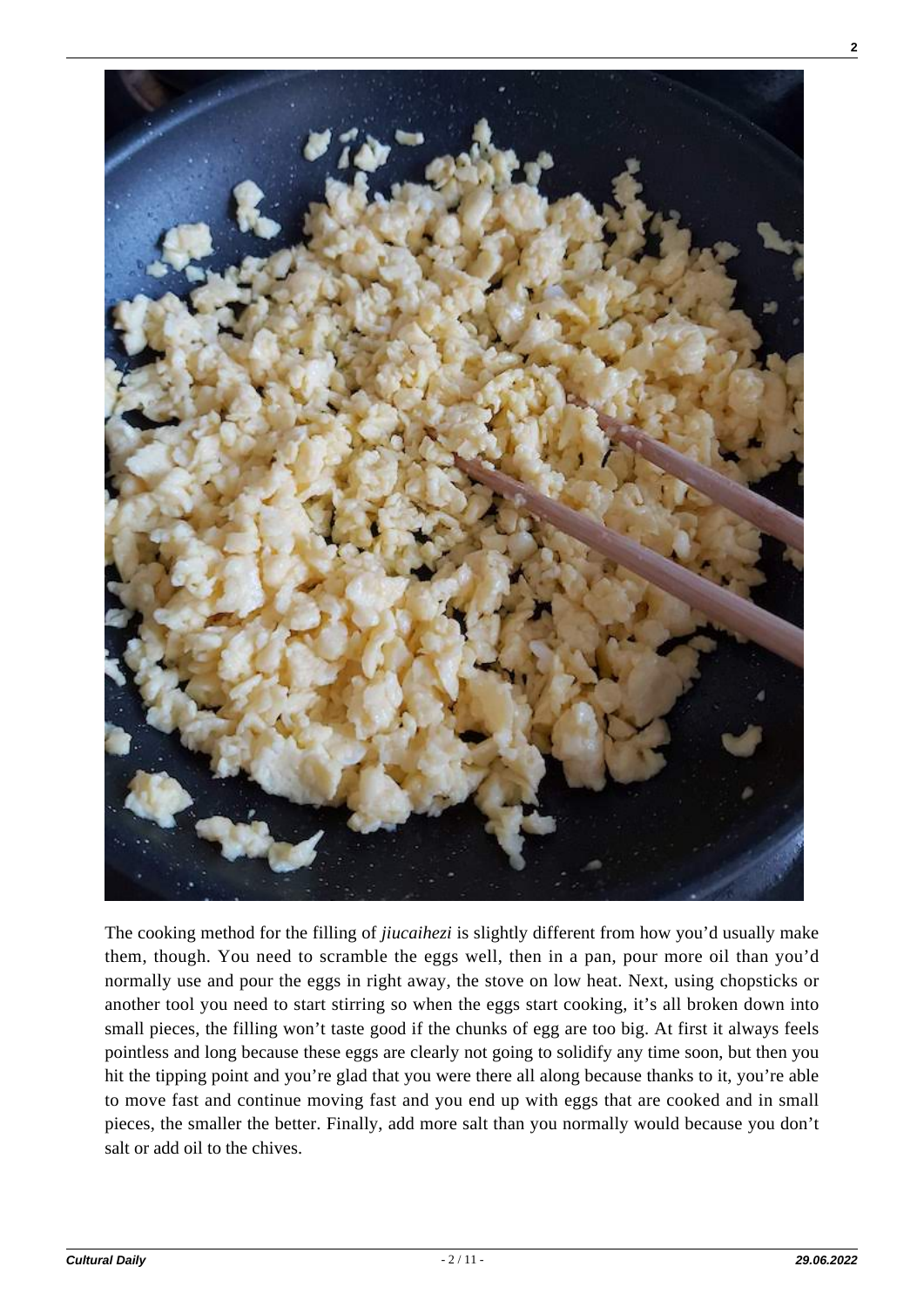## *The chives*

While the eggs are cooling, pick out your chives wash them thoroughly and set them to dry, drier is better so your *jiucaihezi* doesn't squirt out broth everywhere when you bite into it. But sometimes that's part of the fun, the warm "soup" dribbling down your chin and through your fingers.



Cut the chives into small pieces about a centimeter long or so and think about those summer days tending them in the garden. How they come back, generously offering you nourishment year after year, how their leafy green shoots always signal the beginning of spring and bring with it a sense that "this plant is an old friend" loyal, kind. How so many things have changed in your life over the years but one thing you can always count on is the chives and how they live with you in reciprocity.

When the eggs are cool combine the two, the proportion is really up to you, but usually aiming for what you eyeball as "half and half" is tasty.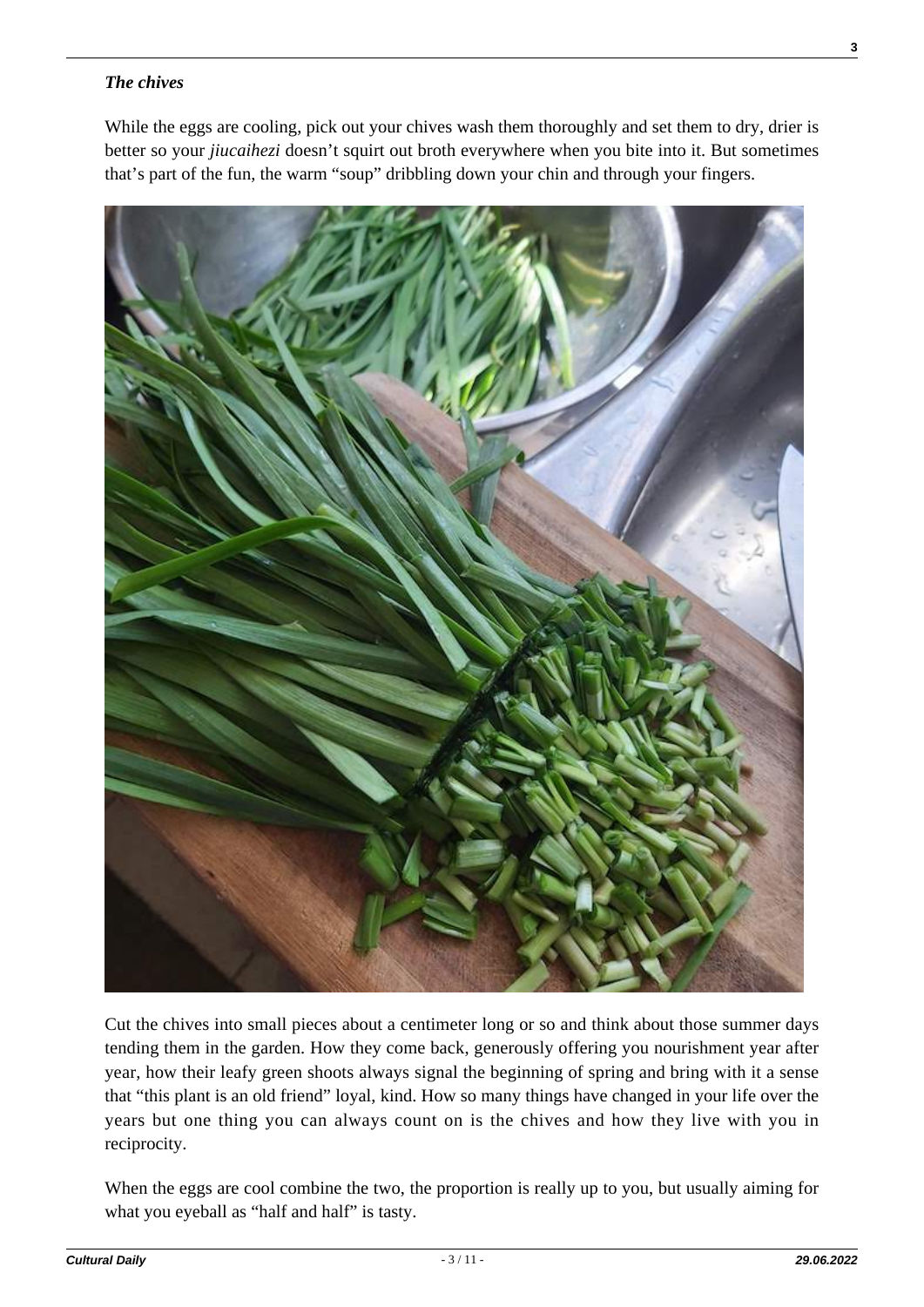

Take a chunk of your dough, use a rolling pin to flatten it into a round wrapper, get it as thin as you can make it before your arm gets too tired (don't worry, usually your arm will get tired before you get even close to making it too thin, or thin enough to break). Keep the center a little fatter than the edges so the middle doesn't break, remember you were taught to do this first from those early days learning to make dumplings, but this same rule holds for *jiucaihezi* and *baozi* too. Again, the size is really up to you, you can make dumpling sized ones or ones as big as half a small plate. You grew up with the half plate sized ones so there is something nostalgic about making bigger *jiucaihezi.*

Put some filling into your wrapper, enough to really stuff it when you fold it and crimp it into a half moon.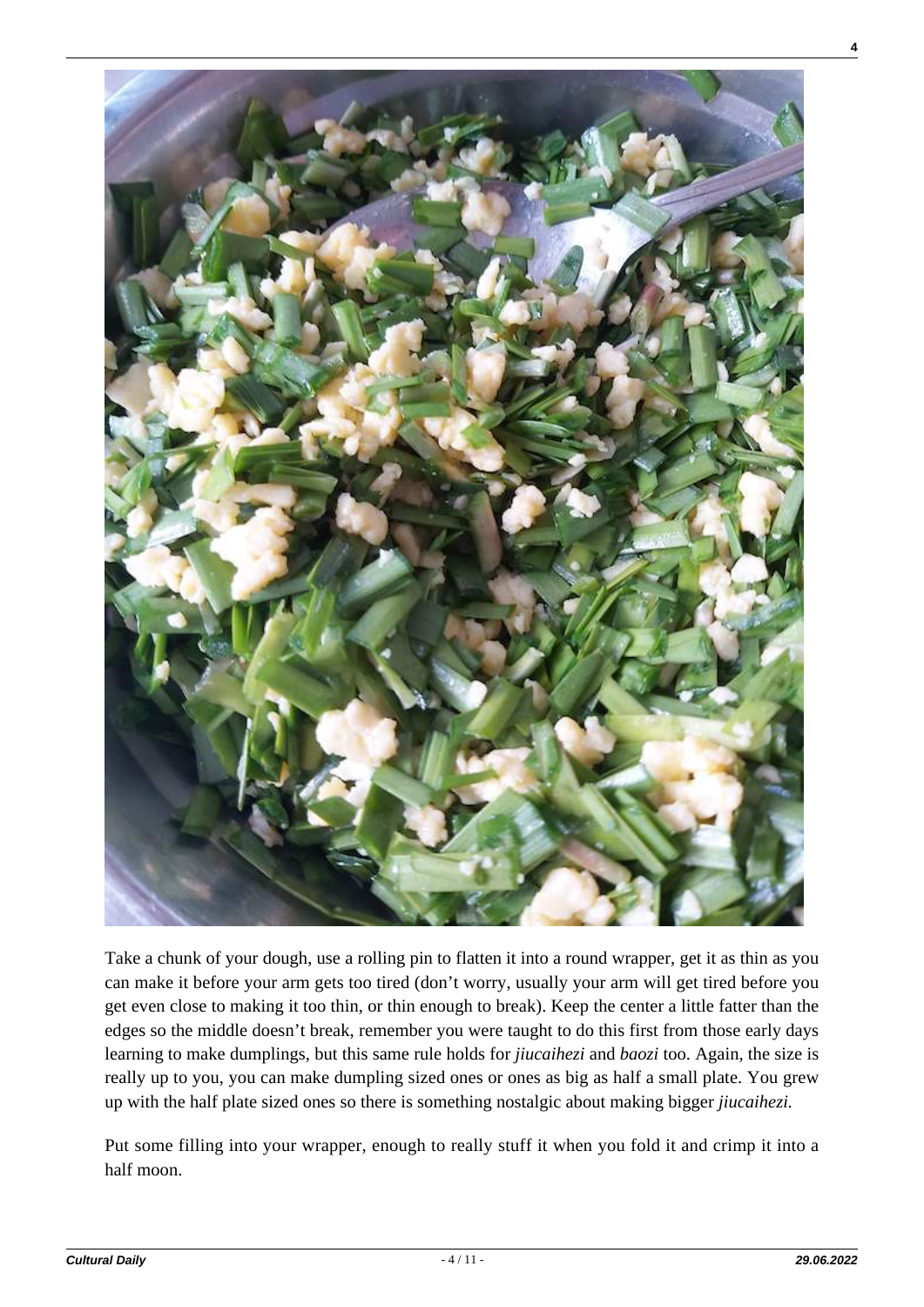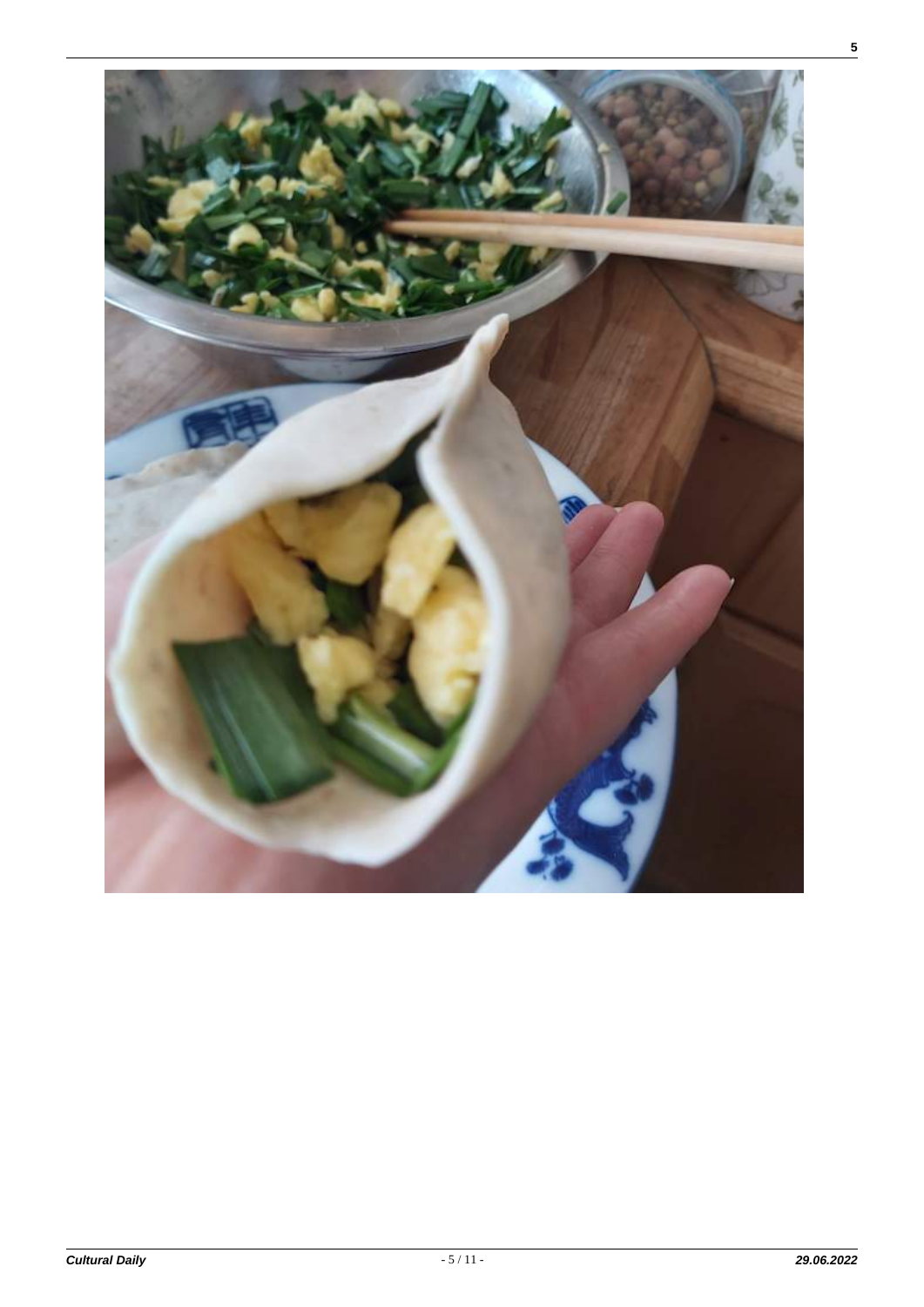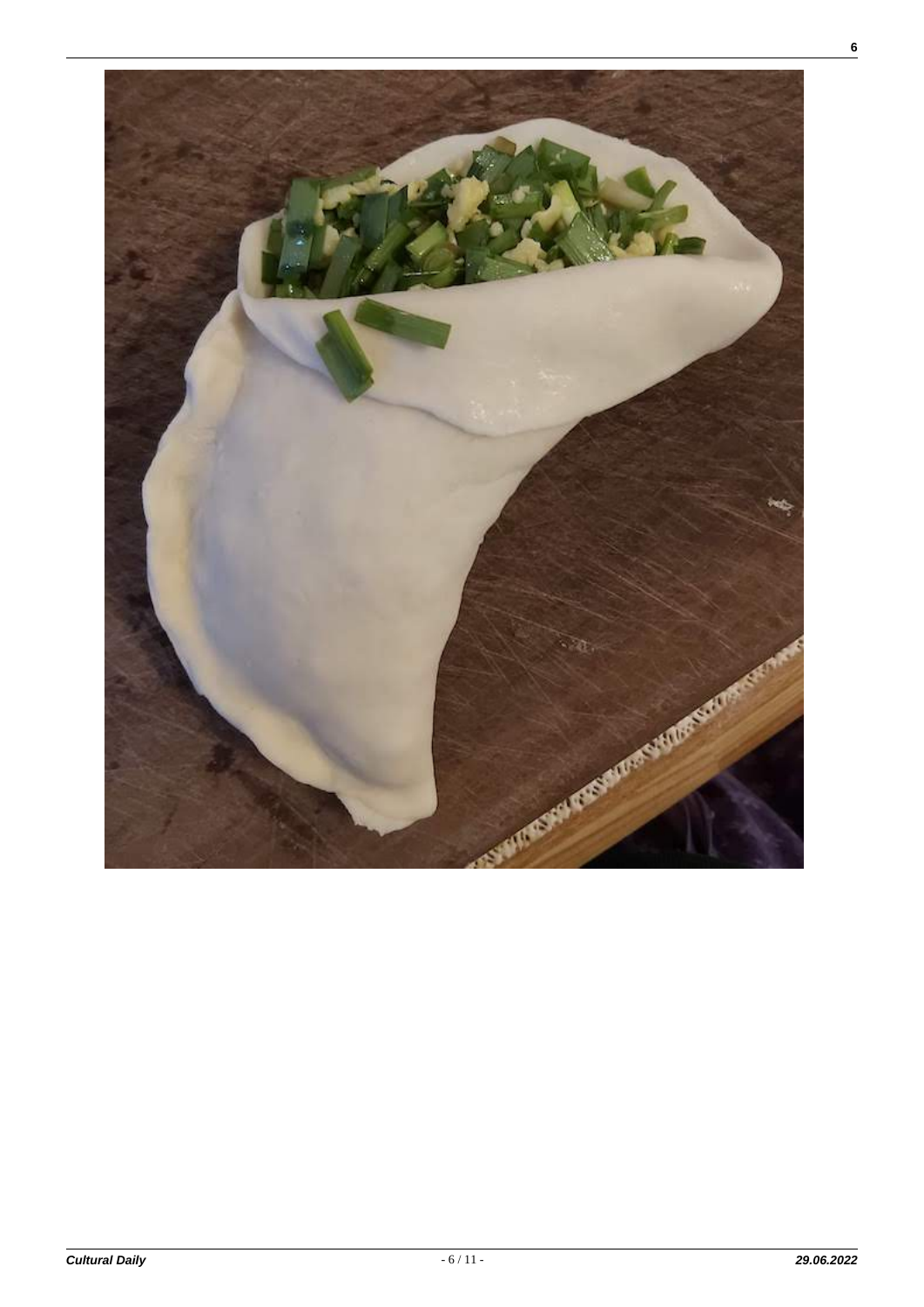

When you've folded a few it's time to cook, take out a non-stick pan and a lid that can cover the pan. You can add a little oil but I prefer not to. Using medium-low heat put your doughy half moons in the pan and cover it with the lid. Keep an eye on them and flip it over when you see that the side touching the pan is a golden-brown colour  $\sim$  5 minutes depending on the stovetop. Flip it over and cook the other side, again covering the pan with a lid and looking for that golden brown colour, about 2-3 min again depending on the stovetop. When all the dough looks cooked, your *jiucaihezi* is ready to eat, be sure to be extra careful of that middle section, the straight side of the half moon, that never touches the pan.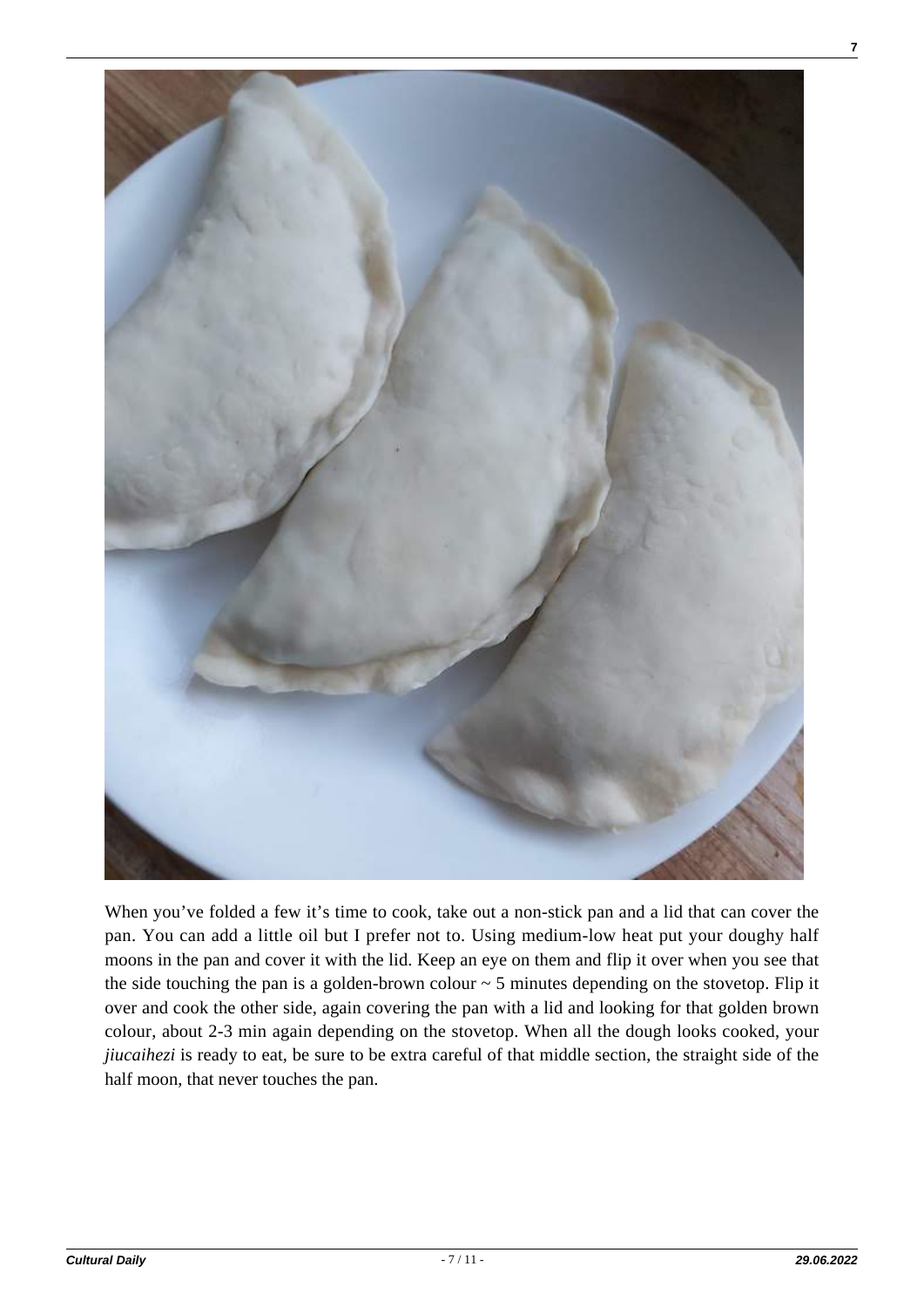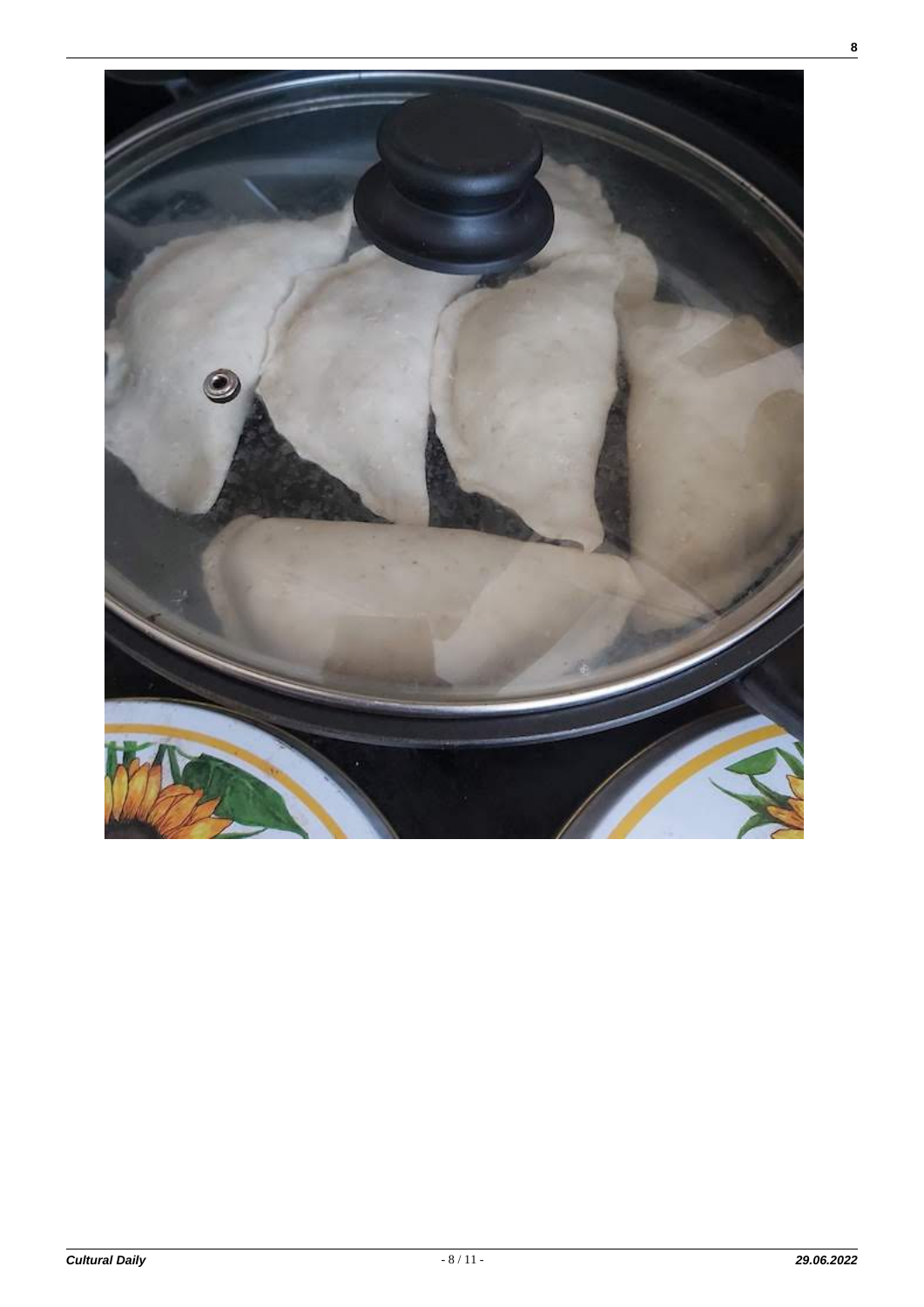

Take out your finished *jiucaihezi* and enjoy. Think about how this food was always a favourite growing up and also has another layer of special meaning now because this was the first "complicated and delicious" cultural food that you were able to make all on your own that summer after first year when you were alone in the house. It represents your successes as a cook, in caring for yourself, and the way your culture lives on within you, as a Chinese person whose identity is hyphenated with Canadian.

This is why food means so, so much to us racialized folks.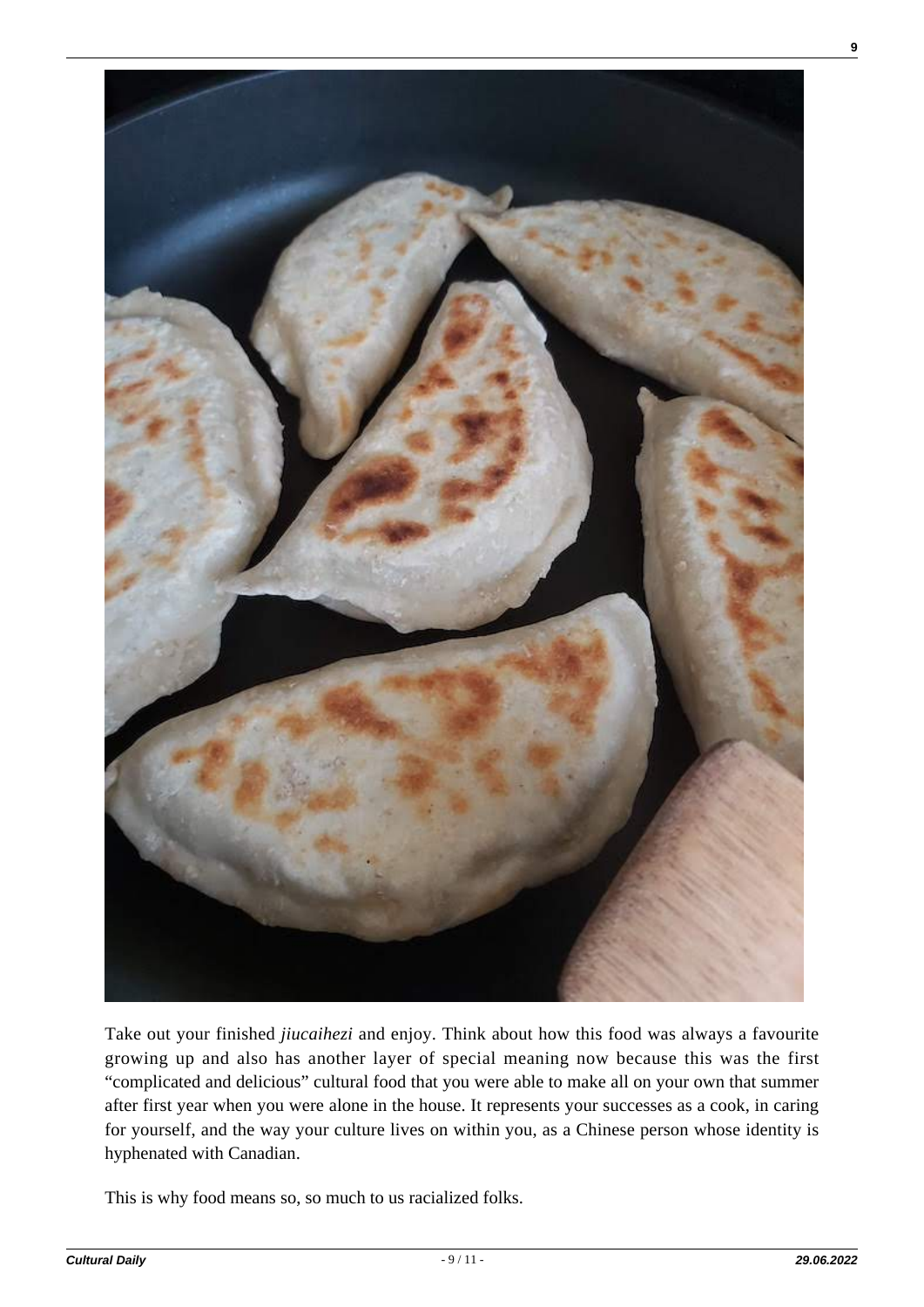

**Author's Note:**

I wrote this piece inspired by a format my friend Joelle Kidd used in her piece in *[Living Hyphen](http://livinghyphen.ca)*, a magazine for Canadians with hyphenated identities, wanting to capture all the things this food meant to me after making *Jiucaihezi* (direct translation to English from Mandarin is "chive boxes" *jiucai* = chives, *hezi* = boxes) with chives from the garden this spring. I wanted to write it out in this format because food means so much to Chinese people, racialized people in general, and also this specific food means a lot to me personally and you can't illustrate that with a plain recipe. You should be able to make *jiucaihezi* following this as a guide, and I also want to note that you can pretty easily make a vegan version by swapping out the eggs with scrambled tofu, though I recognize it doesn't have a lot of precise measurements (sorry this is just how Asian cooking goes, I wish you luck with experimenting and may the voices of your ancestors whisper "that's enough child" at the appropriate time XD).